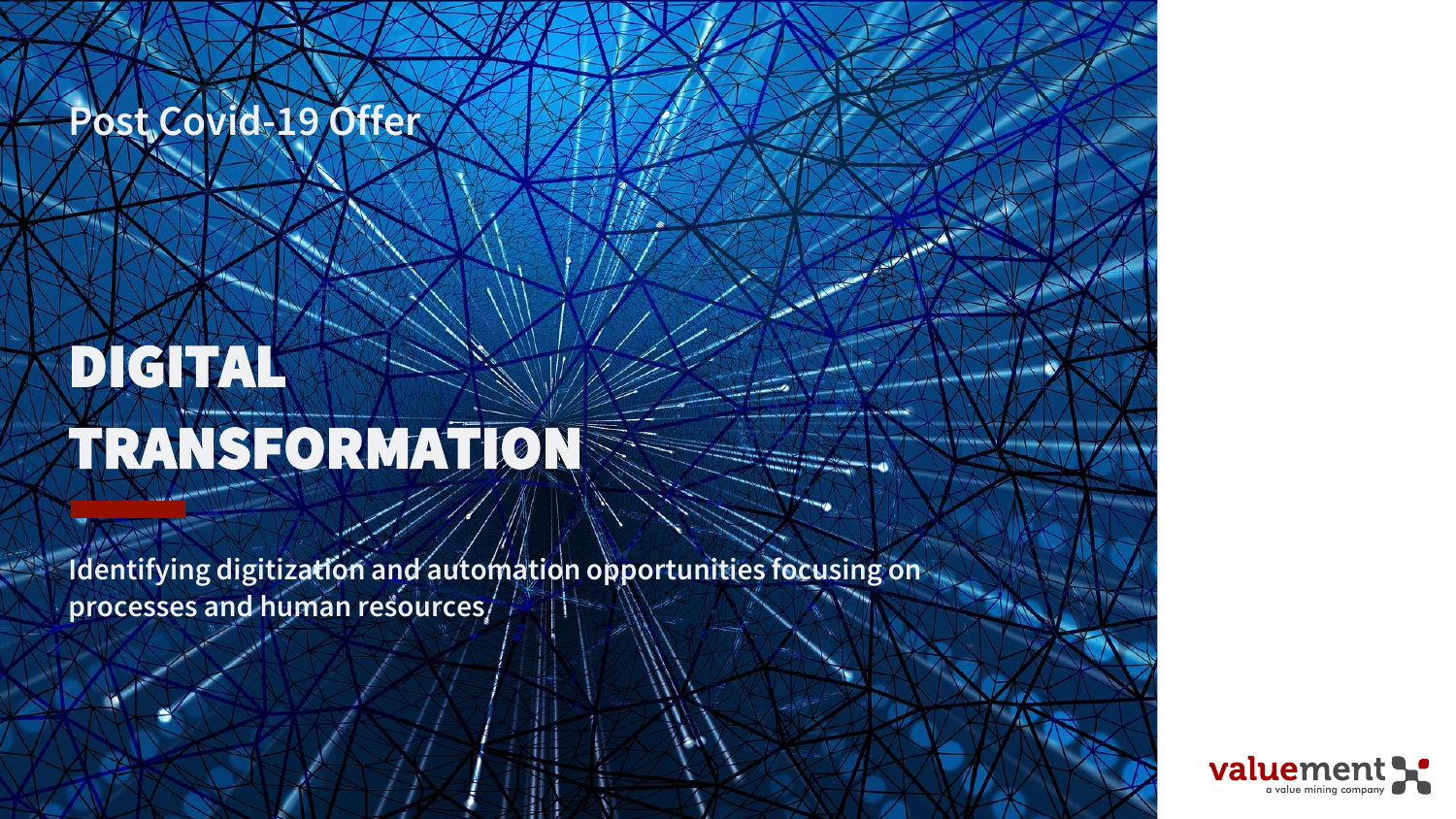#### **What you can do**

The COVID-19 pandemic instilled companies to prioritize the safety of the people while combating economic implications of the crisis by pivoting, innovating, and renewing current ways of working.

#### Digitalization is a fundamental component in a foundation of a robust and agile organization.



**Identify** your Digital Transformation Index  $-$  as a key scoring indicator for the digital transformation starting point



Evaluate digitalization and automation opportunities aiming to enhance processes' performance



4

Develop and prepare the roadmap for digital transformation, implementing solutions for improving the Digital Transformation Index

Monitor digital transformation objectives and roadmap to continuously improve and facilitate the existing ways of working

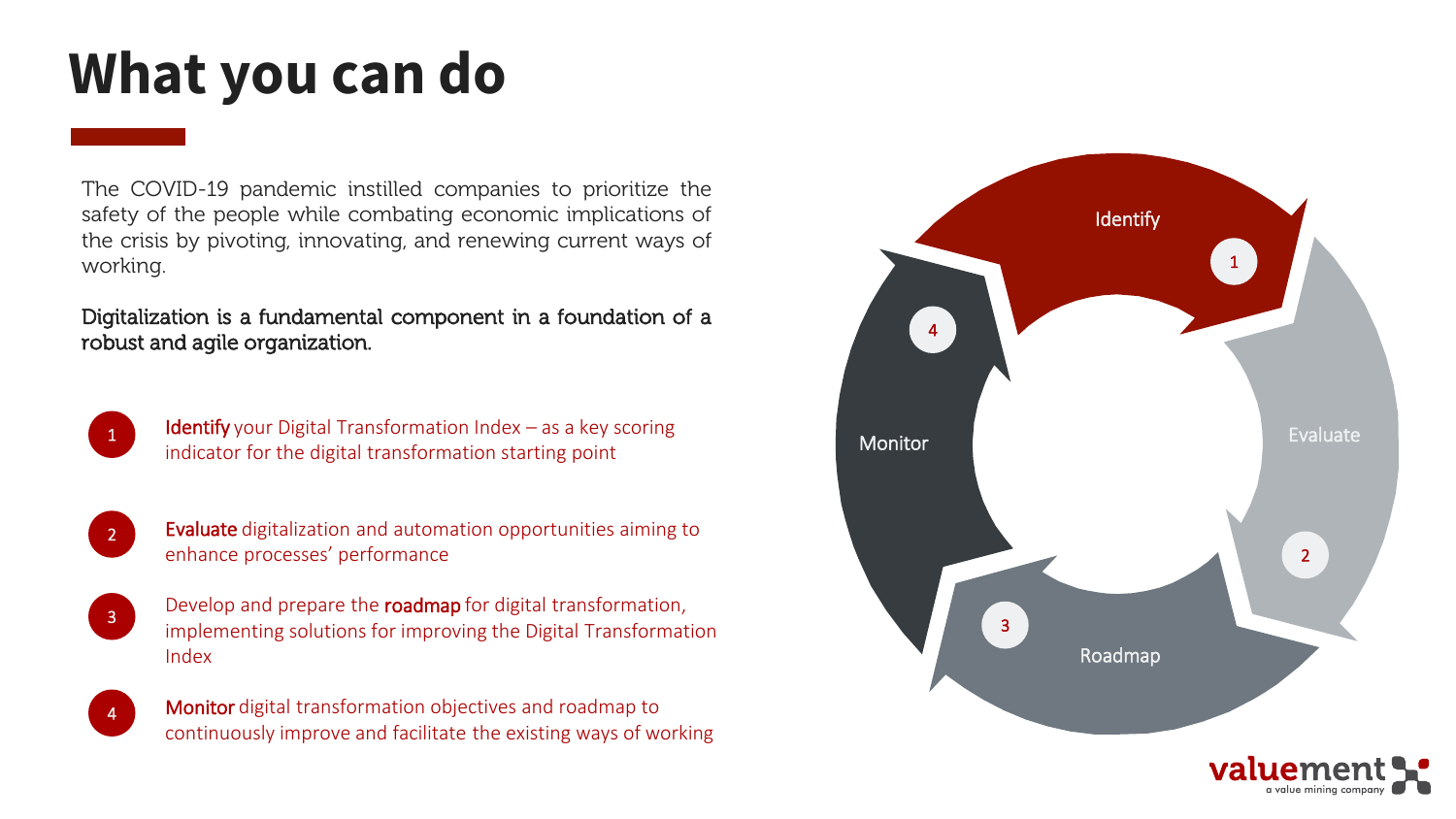#### **Our «3D» Digital Transformation Index**



Valuement can support the companies with a 3D assessment methodology going from analyzing current ways of working by calculating present digital transformation index to moving forward by identifying opportunities for process enhancement and preparing roadmap for digital transformation.

- A structured and tailored methodology
- Concrete measures for quick results
- A clear and 3D view index of your digitization
- Easy identification of possible areas of improvement

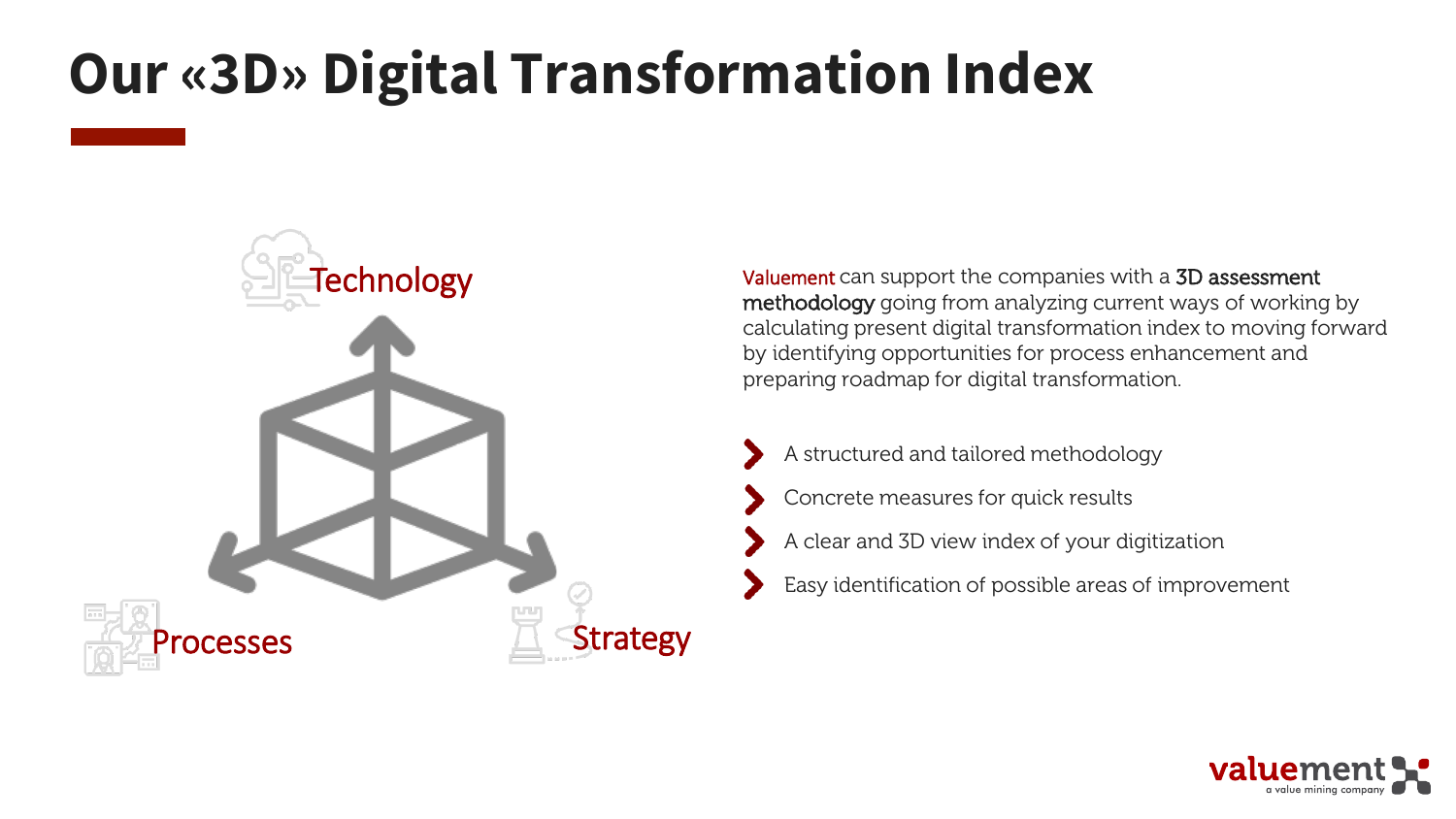## **Our «3D» Digital Transformation Index**